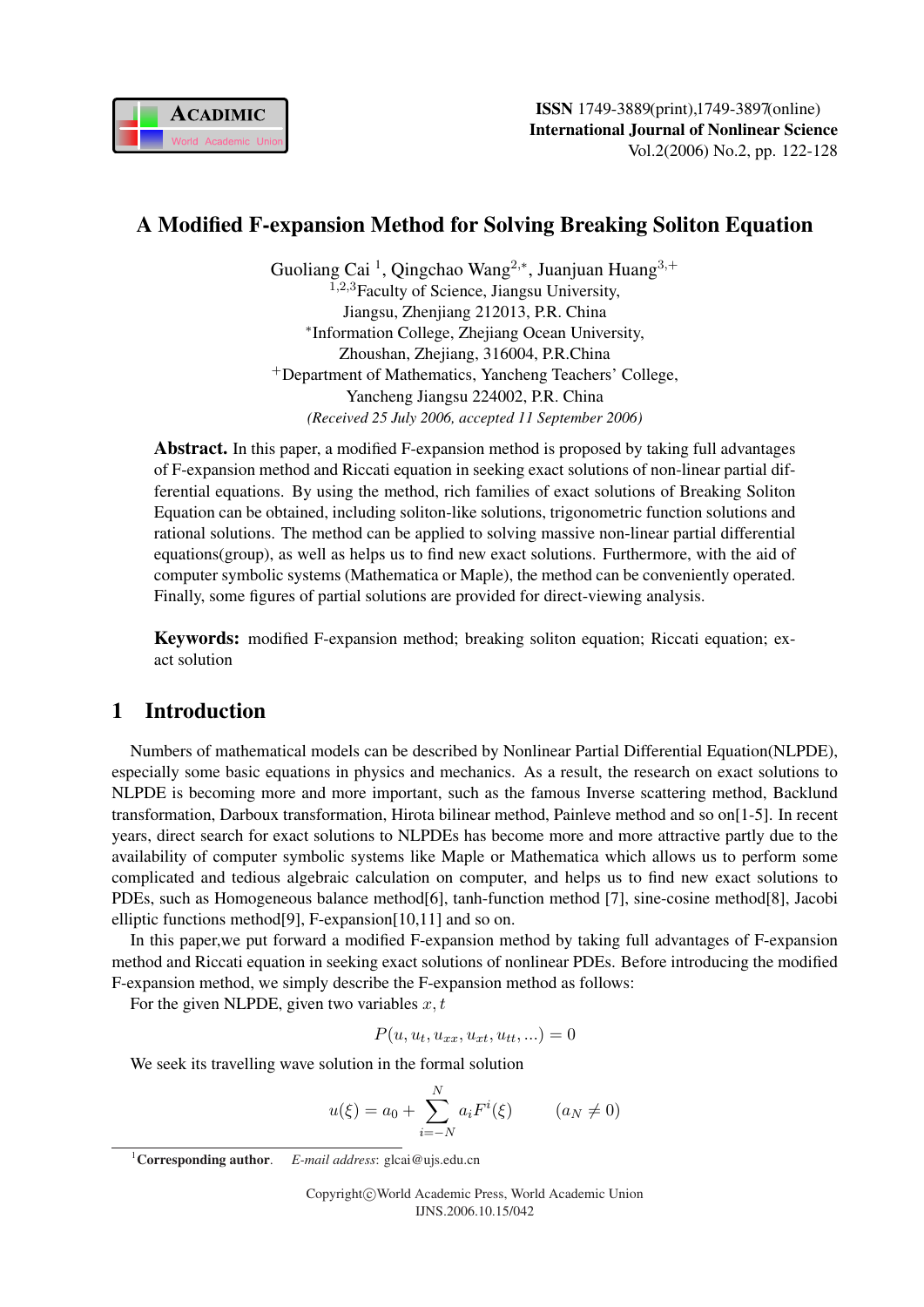With  $F(\xi)$  satisfying the non-linear ODE

$$
F'^{2}(\xi) = PF^{4}(\xi) + QF^{2}(\xi) + R
$$

where  $d = \frac{d}{d\xi}$ , P, Q, R are constants, which is more powerful than Jacobi elliptic functions method. But the method can just be well used to solve the NLPDEs whose odd- and even-order derivatives terms do not coexist[11]. In order to overcome this disadvantage, we substitute Riccati equation  $(F'(\xi) = A + BF(\xi) +$  $CF^2(\xi)$  into the ODE( $F^2(\xi) = PF^4(\xi) + QF^2(\xi) + R$ ). In what follows we introduce the modified F-expansion method and apply it to Breaking Soliton Equation,

$$
u_{xt} - 4u_x u_{xy} - 2u_y u_{xx} + u_{xxxy} = 0
$$
\n(1)

Eq.(1) could describe the  $(2+1)$ -dimensional interaction of Riemann wave propagation along the y-axis with long-wave propagation along the x-axis[12]. The equation has been researched by many scientists[13-15], and many exact solutions have been derived. Here we use our modified F-expansion method to solve it and get a series of its soliton-like solutions, trigonometric function solutions and rational solutions. In fact, we can apply the method to amounts of NLPDEs and obtain many new exact solutions.

#### 2 Summary of our method

Consider a given NLPDE with independent variables  $x = (x_1, x_2, ..., x_l, t)$  and dependent variable u

$$
P(u, u_t, u_{x_1}, u_{tt}, \ldots) = 0,\t\t(2)
$$

Generally speaking, the left-hand side of Eq.(2) is a polynomial in  $u$  and its various partial derivatives. The main points of the modified F-expansion method for solving Eq.(2) are as follows:

*Firstly*, seek travelling wave solutions to Eq.(2) by taking

$$
u(x_1, x_2, ..., x_l, t) = u(\xi), \qquad \xi = k_1(x_1 + k_2x_2 + ... + k_lx_l + \omega t)
$$
\n(3)

where  $k_1, k_2, \ldots, k_l, \omega$  are constants to be determined. Inserting (3) into Eq.(2) yields an ODE for  $u(\xi)$ 

$$
P(u, u', u'', \ldots) = 0 \tag{4}
$$

*Secondly*, suppose that  $u(\xi)$  can be expressed as

$$
u(\xi) = a_0 + \sum_{i=-N}^{N} a_i F^i(\xi) \qquad (a_N \neq 0)
$$
 (5)

where  $a_0$ ,  $a_i$  are constants to be determined.  $F(\xi)$  satisfies Riccati equation

$$
F'(\xi) = A + BF(\xi) + CF^2(\xi)
$$
\n(6)

where  $A, B, C$  are constants to be determined. Integer  $N$  can be determined by considering the homogeneous balance between the governing nonlinear term(s) and highest order derivatives of  $u(\xi)$  in Eq.(4). And

1. when  $N = \frac{p}{q}$  $\frac{p}{q}$  is fraction, let  $u(\xi) = v^{\frac{p}{q}}(\xi)$ 

2. when N is negative integer, let  $u(\xi) = v^N(\xi)$ 

we change Eq.(4) into another ODE for  $v(\xi)$ , whose balancing number will be a positive integer.

*Thirdly*, substitute (5) into Eq.(4), and using (6), and then the left-hand side of Eq.(4) can be converted into a finite series in  $F^p(\xi)$  (p=-N,...,-1,0,1,...,N). Equating each coefficient of  $F^p(\xi)$  to zero yields a system of algebraic equations for  $a_i$  (i =  $-N, ..., -1, 0, 1, ..., N$ ),  $k_\lambda(\lambda = 1, ..., l)$ ,  $\omega$ .

*Fourthly*, solve the system of algebraic equations, probably with the aid of *Mathematica* or *Maple*.  $a_i$ ,  $k_{\lambda}$ , wean be expressed by A, B, C (or the coefficients of ODE(4)). Substituting these results into (5), we can obtain the general form of travelling wave solutions to Eq.(4).

*Fifthly*, with the aid of Appendix, from the general form of travelling wave solutions, we can give a series of soliton-like solutions, trigonometric function solutions and rational solutions to  $Eq.(2)$ .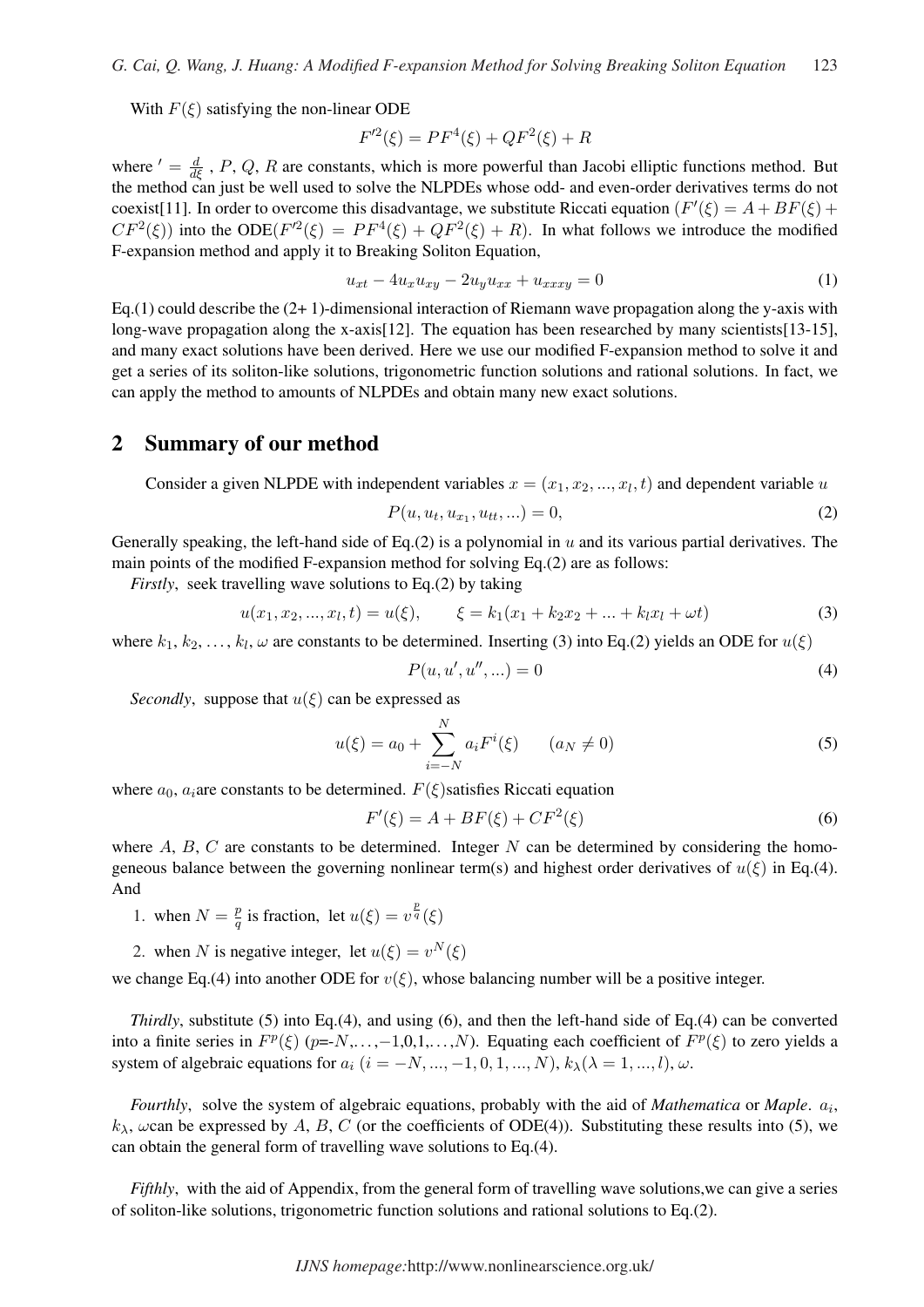### 3 Exact solutions to breaking soliton equation

In this section, we will make use of the modified F-expansion method and symbolic computation to find the exact solutions to Breaking Soliton Equation.

(i) We assume that Eq.(1) has travelling wave solution in the form

$$
u(x, y, t) = u(\xi), \qquad \xi = k(x + ly + \omega t) \quad (k \neq 0)
$$
 (7)

Substituting  $(7)$  into  $(1)$  we have

$$
k^2 \omega u'' - 6k^3 l u' u'' + k^4 l u^{(4)} = 0 \tag{8}
$$

or

$$
\omega u'' - 6k!u'u'' + k^2lu^{(4)} = 0 \tag{9}
$$

(ii) Considering the homogeneous balance between  $u'u''$  and  $u^{(4)}$  in (9), we suppose that the solution to ODE(9) can be expressed by

$$
u(\xi) = a_0 + a_{-1}F(\xi)^{-1} + a_1F(\xi)
$$
\n(10)

where  $a_0$ ,  $a_{-1}$ ,  $a_1$  are constants to be determined. Substituting (10) into Eq.(9), and using (6), the left-hand side of Eq.(9) can be converted into a finite series in  $F^p(\xi)(p=5,\ldots,-1,0,1,\ldots,5)$ . Equating each coefficient of  $F^p(\xi)$ to zero yields a system of algebraic equations for  $a_{-1}, a_0, a_1, l, \omega$ .

$$
F^5: 24C^4k^4la_1 - 12C^3k^3la_1^2 = 0 \quad (11.1)
$$

$$
F^4: 60BC^3k^4la_1 - 30BC^2k^3la_1^2 = 0 \qquad (11.2)
$$

$$
F^3: \frac{50B^2C^2k^4la_1 + 40AC^3k^4la_1 + 2C^2k^2\omega a_1 + 12C^3k^3la_{-1}a_1 - 24B^2Ck^3la_1^2 - 24AC^2k^3la_1^2 = 0
$$
\n(11.3)

$$
F^2: \frac{15B^3Ck^4la_1 + 60ABC^2k^4la_1 + 3BCk^2wa_1 + 24BC^2k^3la_{-1}a_1 - 6B^3k^3la_1^2 - 36ABCk^3la_1^2 = 0 \tag{11.4}
$$

$$
F^{1}: \quad B^{4}k^{4}la_{1} + 22AB^{2}Ck^{4}la_{1} + 16A^{2}C^{2}k^{4}la_{1} + B^{2}k^{2}\omega a_{1} + 2ACk^{2}\omega a_{1} + 12B^{2}Ck^{3}la_{-1}a_{1} + 12AC^{2}k^{3}la_{-1}a_{1} - 12AB^{2}k^{3}la_{1}^{2} - 12A^{2}Ck^{3}la_{1}^{2} = 0 \tag{11.5}
$$

$$
F^0 \frac{B^3 C k^4 l a_{-1} + 8ABC^2 k^4 l a_{-1} + BC k^2 \omega a_{-1} + 6BC^2 k^3 l a_{-1}^2 + AB^3 k^4 l a_1 + B A^2 B C k^4 l a_1 + AB k^2 \omega a_1 - 6A^2 B k^3 l a_1^2 = 0 \tag{11.6}
$$

$$
F^{-1}: \quad B^4 k^4 l a_{-1} + 22 A B^2 C k^4 l a_{-1} + 16 A^2 C^2 k^4 l a_{-1} + B^2 k^2 \omega a_{-1} + 2 A C k^2 \omega a_{-1} + 12 B^2 C k^3 l a_{-1}^2 + 12 A C^2 k^3 l a_{-1}^2 - 12 A B^2 k^3 l a_{-1} a_1 - 12 A^2 C k^3 l a_{-1} a_1 = 0 \tag{11.7}
$$

$$
F^{-2}: \frac{15AB^3k^4la_{-1} + 60A^2BCk^4la_{-1} + 3ABk^2\omega a_{-1} + 6B^3k^3la_{-1}^2 + 36ABCk^3la_{-1}^2 - 24A^2Bk^3la_{-1}a_1 = 0
$$
\n(11.8)

$$
F^{-3}: \frac{50A^2B^2k^4la_{-1} + 40A^3Ck^4la_{-1} + 2A^2k^2\omega a_{-1} + 24AB^2k^3la_{-1}^2 + 24A^2Ck^3la_{-1}^2 - 12A^3k^3la_{-1}a_1 = 0
$$
\n(11.9)

$$
F^{-4}: 60A^{3}Bk^{4}la_{-1} + 30A^{2}Bk^{3}la_{-1}^{2} = 0 \quad (11.10)
$$

$$
F^{-5}: 24A^4k^4la_{-1} + 12A^3k^3la_{-1}^2 = 0 \quad (11.11)
$$

(iii) Solving the algebraic equation(11) using *Mathematica*, we have the following solutions: a−1,  $a_0, a_1, l, \omega$ 

*Case*1: when  $A=0$ , we have

$$
a_0 = a_0, \qquad a_{-1} = 0, \qquad a_1 = 2Ck, \qquad l = l, \qquad \omega = -B^2k^2l \tag{12}
$$

*Case*2: when *B*=0, we have

 $a_0 = a_0, \qquad a_{-1} = 0, \qquad a_1 = 2Ck, \qquad l = l, \qquad \omega = 4ACk^2l$  $(13)$ 

$$
a_0 = a_0
$$
,  $a_{-1} = -2Ak$ ,  $a_1 = 2Ck$ ,  $l = l$ ,  $\omega = 16ACk^2l$  (14)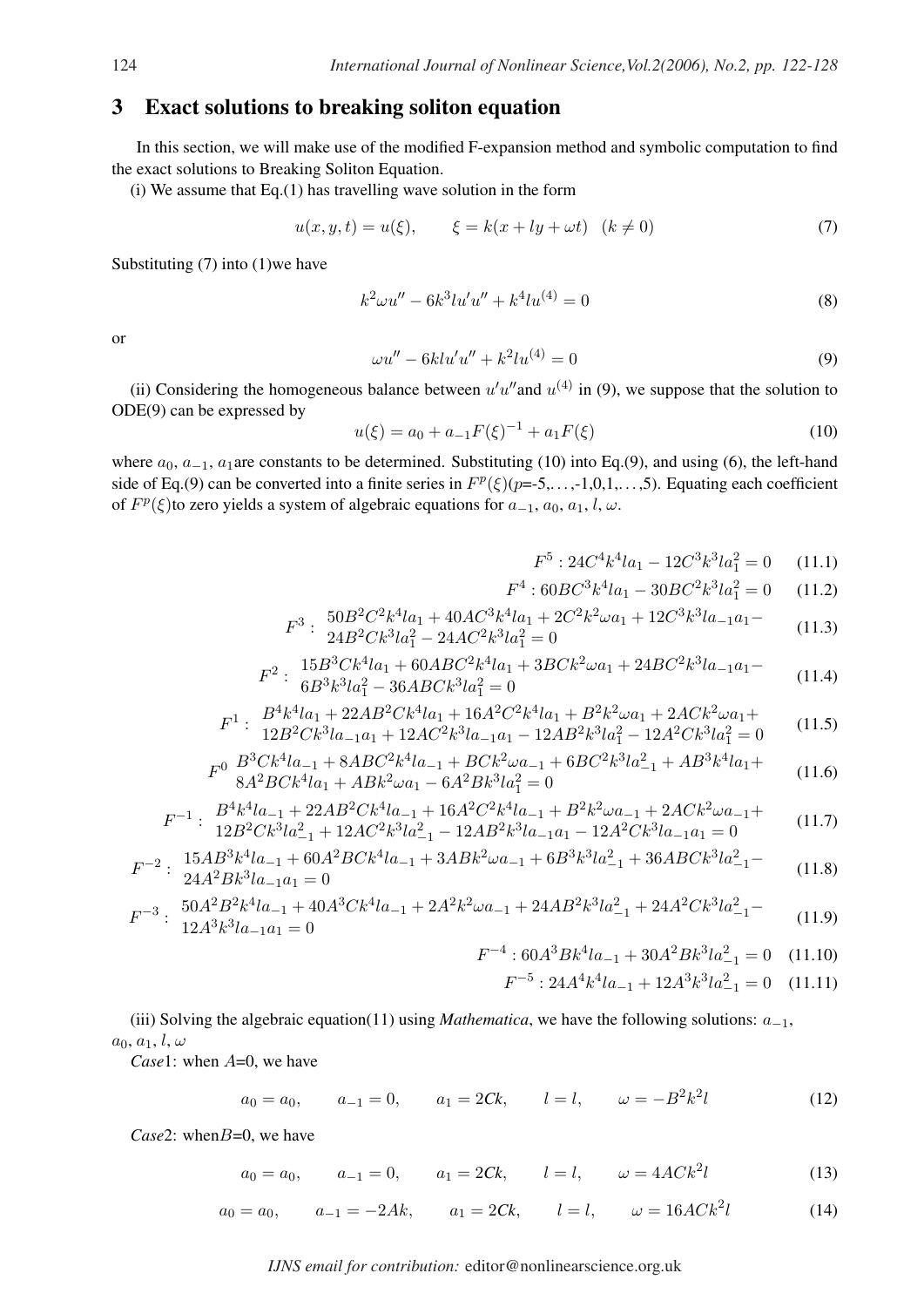*Case*3: when  $A = B=0$ , we have

$$
a_0 = a_0, \qquad a_{-1} = 0, \qquad a_1 = 2Ck, \qquad l = l, \qquad \omega = 0 \tag{15}
$$

$$
a_0 = a_0
$$
,  $a_{-1} = -\frac{\omega}{6Ckl}$ ,  $a_1 = 2Ck$ ,  $l = l$ ,  $\omega = \omega$  (16)

Substituting these solutions into (10), from Appendix, we can obtain many soliton-like solutions, trigonometric function solutions and rational solutions to Eq. $(1)$ (where we left the same type solutions out):

#### 3.1 The soliton-like solutions to  $Eq.(1)$

(1) When A=0, B=1, C= -1, from Appendix,  $F(\xi) = \frac{1}{2} + \frac{1}{2}$  $\frac{1}{2}$  tanh( $\frac{1}{2}\xi$ ). By *case*1, we have

$$
u_1 = a_0 - k - k \tanh[\frac{1}{2}k(x + ly - k^2lt)]
$$

(2) When  $A=0$ ,  $B=$  -1,  $C=1$ , from Appendix,  $F(\xi) = \frac{1}{2} - \frac{1}{2}$  $\frac{1}{2} \coth(\frac{1}{2}\xi)$ . By *case*1, we have

$$
u_2 = a_0 + k - k \coth[\frac{1}{2}k(x + ly - k^2lt)]
$$

(3) When  $A = \frac{1}{2}$  $\frac{1}{2}$ , B=0,  $C = -\frac{1}{2}$  $\frac{1}{2}$ , from Appendix,  $F(\xi) = \coth \xi \pm \operatorname{csch} \xi$  or  $\tanh \xi \pm i \operatorname{sech} \xi$ . By *case*2, we have

$$
u_3 = a_0 - k \coth[k(x + ly - k^2lt)] \mp k \csc h[k(x + ly - k^2lt)]
$$
  

$$
u_4 = a_0 - k \tanh[k(x + ly - k^2lt)] \mp ik \sec h[k(x + ly - k^2lt)]
$$

For direct-viewing analysis, we provide the figures of  $u_3$ , where we choose  $a_0=0$ ,  $k = l=1, t=0$ .



Figure 1: Graphics of soliton-like solution  $u_3$  are shown at "-" and "+", respectively

(4) When  $A = 1$ ,  $B=0$ ,  $C = -1$ , from Appendix,  $F(\xi) = \tanh \xi$  or  $\coth \xi$ . By *case*2, we have

$$
u_5 = a_0 - 2k \tanh[k(x + ly - 16k^2lt)] - 2k \coth[k(x + ly - 16k^2lt)]
$$

#### 3.2 The trigonometric function solutions to  $Eq.(1)$

(1) When  $A = C = \frac{1}{2}$  $\frac{1}{2}$ , *B*=0, from Appendix ,  $F(\xi)$ =sec $\xi$ +tan $\xi$  or csc $\xi$ -cot $\xi$ . By *case*2, we have

$$
u_6 = a_0 + k \sec[k(x + ly + k^2lt)] + k \tan[k(x + ly + k^2lt)]
$$
  

$$
u_7 = a_0 + k \csc[k(x + ly + k^2lt)] - k \cot[k(x + ly + k^2lt)]
$$
  

$$
u_8 = a_0 + 2k \tan[k(x + ly + 4k^2lt)]
$$
  

$$
u_9 = a_0 - 2k \cot[k(x + ly + 4k^2lt)]
$$

*IJNS homepage:*http://www.nonlinearscience.org.uk/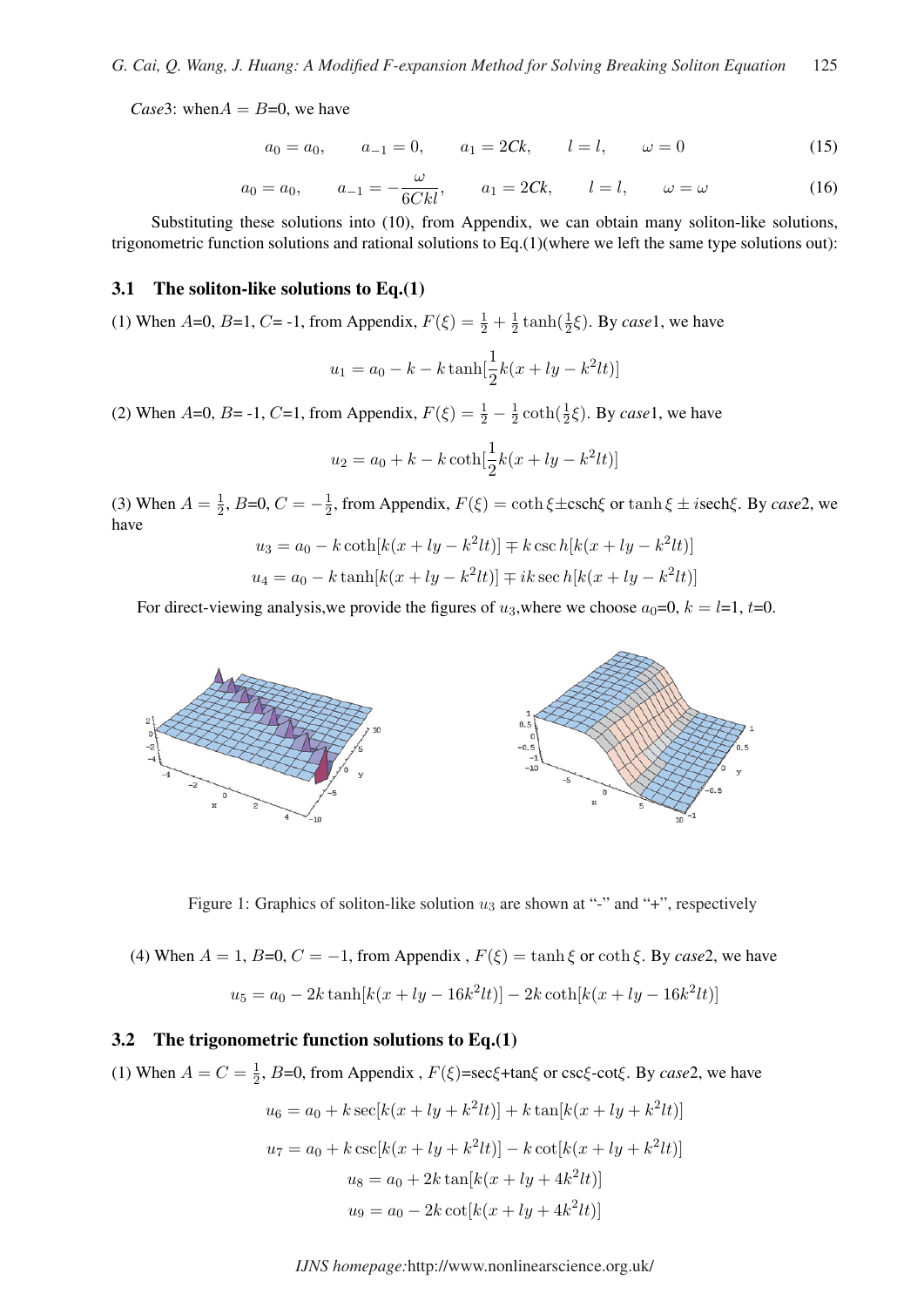(2) When  $A = C = -\frac{1}{2}$  $\frac{1}{2}$ , *B*=0, from Appendix , *F*(*ξ*)=sec*ξ*-tan*ξ* or csc *ξ*+cot*ξ*. By *case*2, we have

$$
u_{10} = a_0 - k \sec[k(x + ly + k^2lt)] + k \tan[k(x + ly + k^2lt)]
$$
  

$$
u_{11} = a_0 - k \csc[k(x + ly + k^2lt)] - k \cot[k(x + ly + k^2lt)]
$$

(3) When  $A = C = 1$ ,  $B=0$ , from Appendix,  $F(\xi)$ =tan $\xi$ . By *case*2, we have

$$
u_{12} = a_0 + 2k \tan[k(x + ly + 16k^2lt)] - 2k \cot[k(x + ly + 16k^2lt)]
$$

where  $a_0$ , k, l are arbitrary constants in section 3.1, 3.2.

#### 3.3 The rational solutions to  $Eq.(1)$

When  $A = B=0, C \neq 0$ , from Appendix ,  $F(\xi) = -\frac{1}{C\xi}$ .  $\frac{1}{C\xi + \lambda}$ . By *case*3, we have

$$
u_{13} = a_0 - \frac{2Ck}{Ck(x+ly) + \lambda}
$$

$$
u_{14} = a_0 + \frac{\omega}{6Ckl} [Ck(x+ly+\omega t) + \lambda] - \frac{2Ck}{Ck(x+ly+\omega t) + \lambda}
$$

where  $a_0, C, k, l, \omega$  are arbitrary constants and  $C \neq 0$ .

As we know, the exact solutions  $u_3$ ,  $u_4$ ,  $u_5$ ,  $u_{12}$ ,  $u_{14}$  are firstly derived by us (the similar type of the rest solutions appear in[14], [15]). Next, we will provide the figures of  $u_5$ ,  $u_6$ ,  $u_7$ ,  $u_{12}$  for direct-viewing analysis. We choose  $a_0=0$ ,  $k = l=1$ ,  $t=0$ .



Figure 2: (*a*) Graphic of the soliton-like solution  $u_5$  (*b*) Graphic of the periodic solution  $u_6$ 



Figure 3: (*a*) Graphic of periodic solution  $u_7$  (b) Graphic of periodic solution  $u_{12}$ 



*IJNS email for contribution:* editor@nonlinearscience.org.uk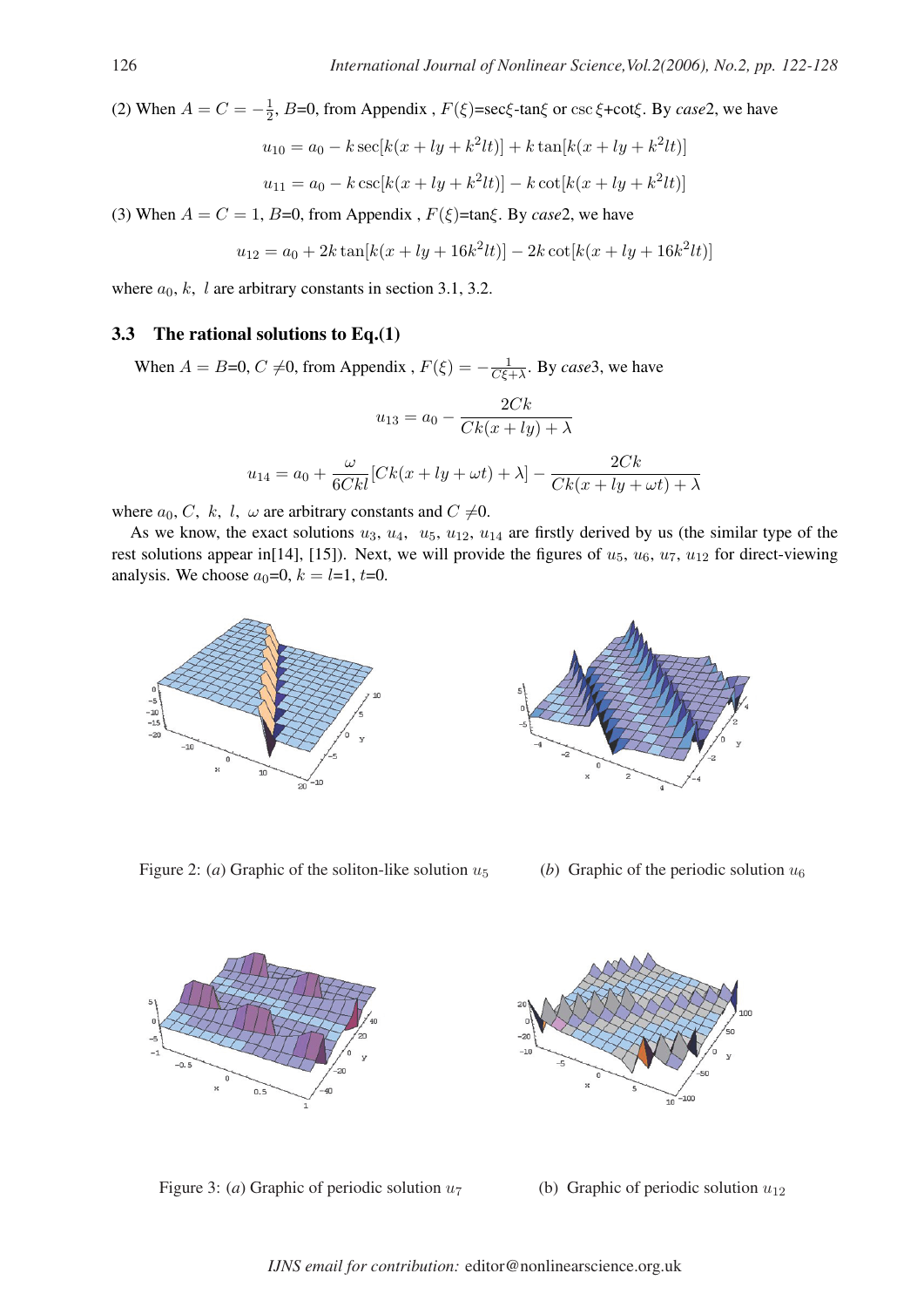## 4 Conclusions

In this paper, by using our modified F-expansion method, we have considered the Breaking Soliton Equation and derived many types of exact solutions to it, including soliton-like solutions, trigonometric function solutions and rational solutions, some of which have not appeared in those known literatures. They should be meaningful to explain some physics phenomena. We can also see that the method overcome some disadvantages of F-expansion method and can be applied to more NLPDEs. Moreover, with the aid of computer symbolic systems (*Mathematica* or *Maple*), the method can be conveniently operated.

## Acknowledgements

The work is supported by the National Nature Science Foundation of China (Grant No. 70571030) and (Grant No. 90210004) and Natural Science Foundation of Education Committee of Jiangsu Province of China (Grant No. 03SJB790008).

## Appendix

Relations between values of the parameters  $(A, B, C)$  and the corresponding solutions  $F(\xi)$  in Riccati equation

$$
F'(\xi) = A + BF(\xi) + CF^2(\xi).
$$

|                  | B        |               | F                                                                |
|------------------|----------|---------------|------------------------------------------------------------------|
| $\left( \right)$ |          | $-1$          | $\frac{1}{2} + \frac{1}{2} \tanh(\frac{1}{2}\xi)$                |
|                  | $-1$     |               | $rac{1}{2} - \frac{1}{2} \coth(\frac{1}{2}\xi)$                  |
| $\frac{1}{2}$    | $\theta$ |               | coth $\xi \pm \cosh \xi$ , tanh $\xi \pm i$ sech $\xi$           |
|                  | $\Omega$ | - 1           | $\tanh \xi$ , coth $\xi$                                         |
| $\frac{1}{2}$    | 0        | $\frac{1}{2}$ | $\sec \xi + \tan \xi, \csc \xi - \cot \xi$                       |
|                  | 0        |               | $\sec \xi - \tan \xi, \csc \xi + \cot \xi$                       |
| $1(-1)$          | $\Omega$ | $1(-1)$       | $\tan \xi(\cot \xi)$                                             |
| $\theta$         | 0        | $\neq 0$      | $-\frac{1}{C\xi+\lambda}(\lambda \text{ is arbitrary constant})$ |
| arbitrary        | $\Omega$ | $\Omega$      | $A \xi$                                                          |
| constants        |          |               |                                                                  |
| arbitrary        | $\neq 0$ | $\Omega$      | $\exp(B\xi) - \overline{A}$                                      |
| constants        |          |               |                                                                  |

## References

- [1] M. J. Abolowitz,P.A. Clarkson : Solitons, nonlinear evolution equations and inverse scatting. *Cambridge University Press:London* (1991)
- [2] L Ju: On solution of the Dullin-Gottwald-Holm equation. *International Journal of Nonlinear Science.* 1(1),43-48(2006)
- [3] DC Lu , BJ Hong , LX Tian: Backlund transformation and n-soliton-like solutions to the combined KdV-Burgers equation with variable coefficients. *International Journal of Nonlinear Science.* 1(2),3- 10(2006)
- [4] YC Wang, LX Wang, WB Zhang: Application of the adomian decmposition method to fully nonlinear Sine-Gordon equation. *International Journal of Nonlinear Science.* 2(1),29-38(2006)
- [5] G A Afrouzi, S H Rasouli: On critical exponet for instability of positive solutions to a Reaction-Diffussion system involving the (p, q)-Laplacian. *International Journal of Nonlinear Science.* 2(1),61- 64(2006)